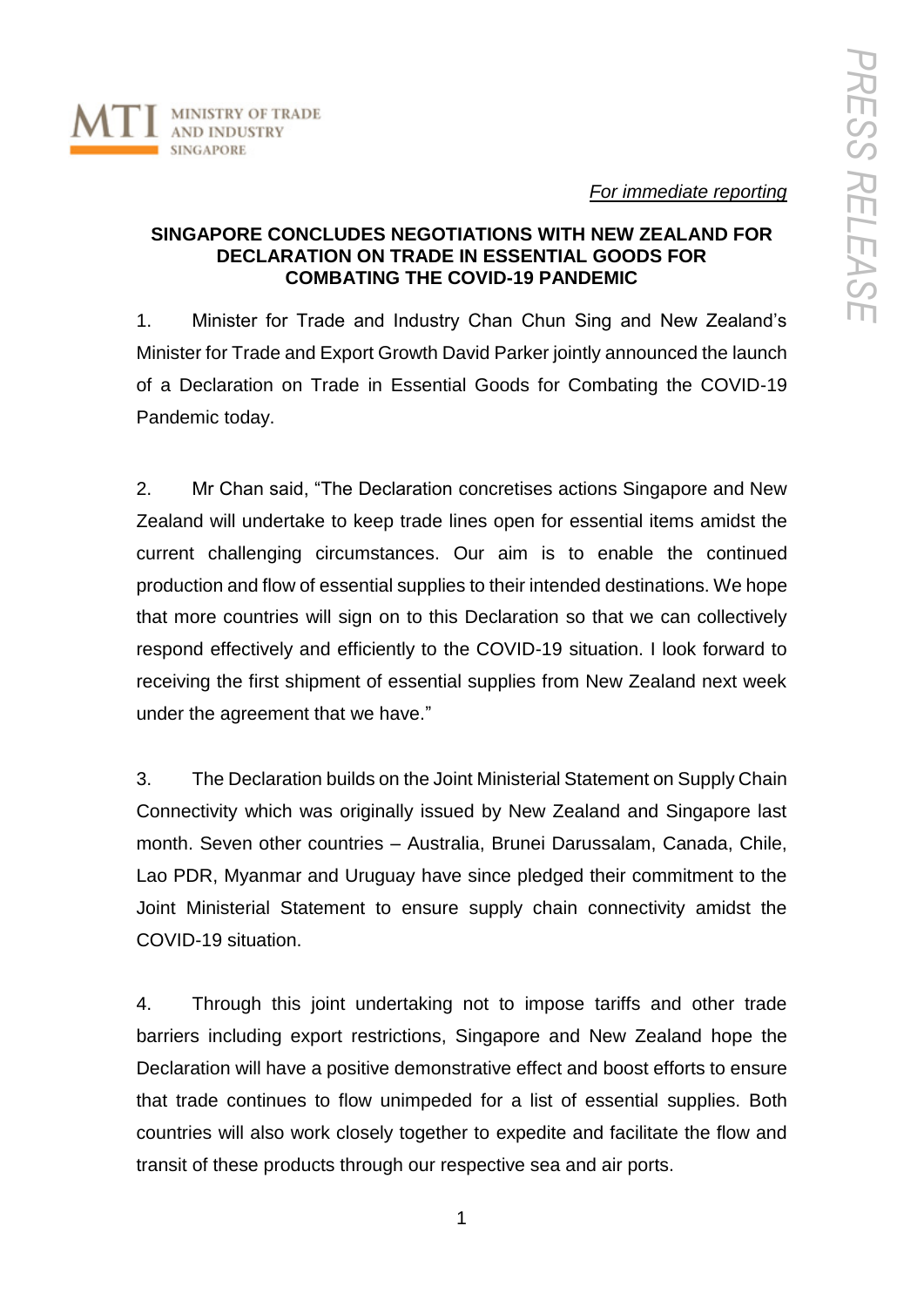

5. Singapore and New Zealand enjoy longstanding and warm relations. The conclusion of this Declaration, as well as the Joint Ministerial Statement, is a testament to our shared desire to advance efforts in maintaining trade and supply chain connectivity amidst the COVID-19 situation, and in bringing more like-minded partners together to do so.

**Annex: Text of Declaration (including a list of over 120 products identified as being essential goods in combating the COVID-19 Pandemic)**

# **MINISTRY OF TRADE AND INDUSTRY 15 APRIL 2020**

For media queries, please contact:

Janice Ong Senior Assistant Director Corporate Communications Division DID: 6332-8613 Email: Janice\_ONG@mti.gov.sg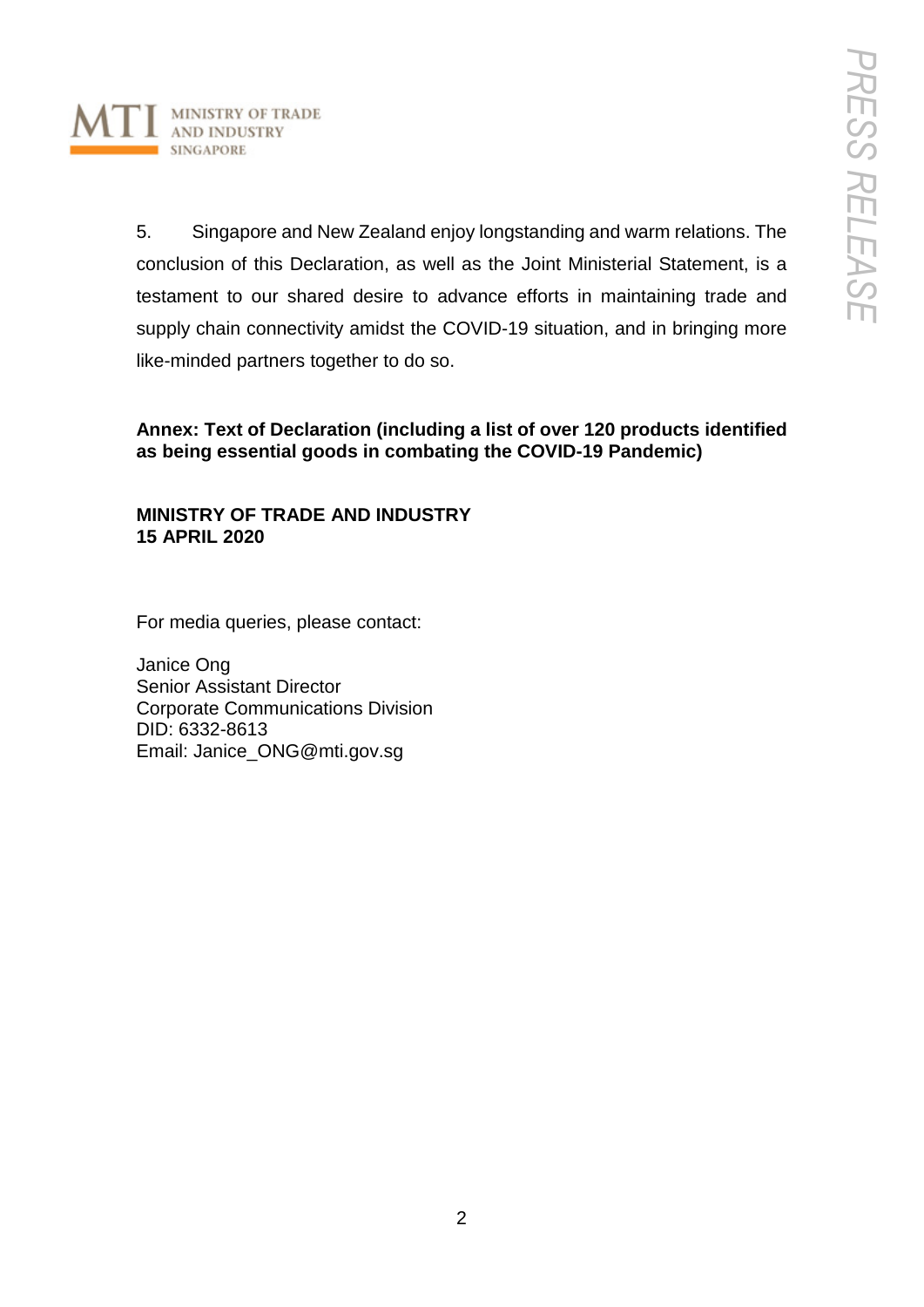

# **Annex: Text of Declaration**

## **DECLARATION ON**

# **TRADE IN ESSENTIAL GOODS FOR COMBATING THE COVID-19 PANDEMIC**

### **15th April 2020**

*Representing* the following Members of the World Trade Organization ("WTO") which have undertaken on 15<sup>th</sup> April 2020 to ensure supply chain connectivity amidst the Covid-19 pandemic and to facilitate trade.

*New Zealand Singapore*

**RECOGNISING** the significant contribution of trade liberalization in essential goods for combating the Covid-19 pandemic and protecting public health;

**AFFIRMING** their commitment to maintain open and connected supply chains amidst the Covid-19 pandemic;

**DETERMINED** to work closely to identify and address trade disruptions with ramifications on the flow of necessities, particularly essential medical supplies;

**ACKNOWLEDGING** the importance of refraining from adopting restrictive measures including export controls or tariffs and non-tariff barriers;

**RECOGNISING** that it is in our mutual interest to ensure that trade lines remain open, including via air and sea freight to facilitate the flow of essential goods at this critical time; and

**DESIRING** that this initiative supports the global response to the Covid-19 pandemic and *encouraging* WTO Members, and States or separate customs territories in the process of acceding to the WTO, to accept this Declaration;

*Declare:*

## *Tariff Elimination and Implementation*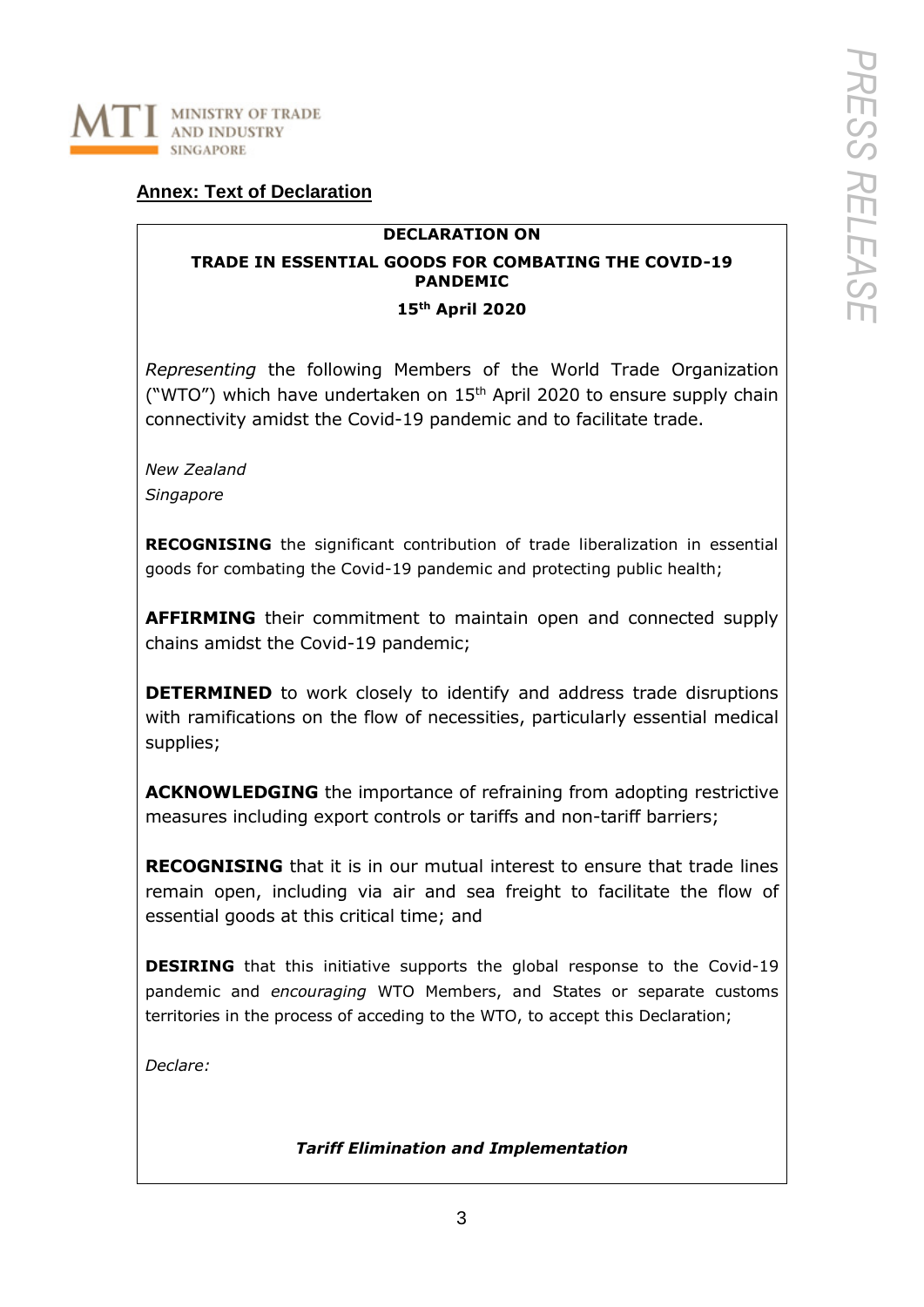**MINISTRY OF TRADE AND INDUSTRY SINGAPORE** 

> 1. Each Participant will eliminate all customs duties and all other duties and charges of any kind, within the meaning of Article II:1(b) of the General Agreement on Tariffs and Trade 1994 ("GATT 1994"), with respect to all products listed in Annex I.

# *Export Restrictions*

2. The Participants will not apply export prohibitions or restrictions, within the meaning of Article XI:1 of the GATT 1994, with respect to all products listed in Annex I.

# *Non-tariff Barriers*

3. The Participants will intensify consultations with a view to removing non-tariff barriers on all products listed in Annex I and Annex II.

# *Facilitation of Trade in Essential Goods*

4. The Participants will, consistent with their obligations under the World Trade Organisation Trade Facilitation Agreement, expedite and facilitate the flow and transit of all products listed in Annex I and Annex II through their respective sea and air ports.

5. The Participants will endeavour to expedite the release of such products upon arrival including adopting or maintaining procedures allowing for submission of import documentation and other required information, including manifests, in order to begin processing prior to the arrival of products.

6. The Participants will endeavour to abide by the World Health Organisation International Health Regulations (IHR) to allow *free pratique* to cargo ships – i.e., the permission to enter a port, discharge or load cargo or stores. $1$ 

 $\overline{a}$ <sup>1</sup> *Participants may subject granting free pratique to inspection, and, if a source of infection or contamination is found on board, the carrying out of necessary, disinfection, decontamination, disinsection or deratting, or other measures necessary to prevent spread of the infection or contamination, pursuant to the IHR.*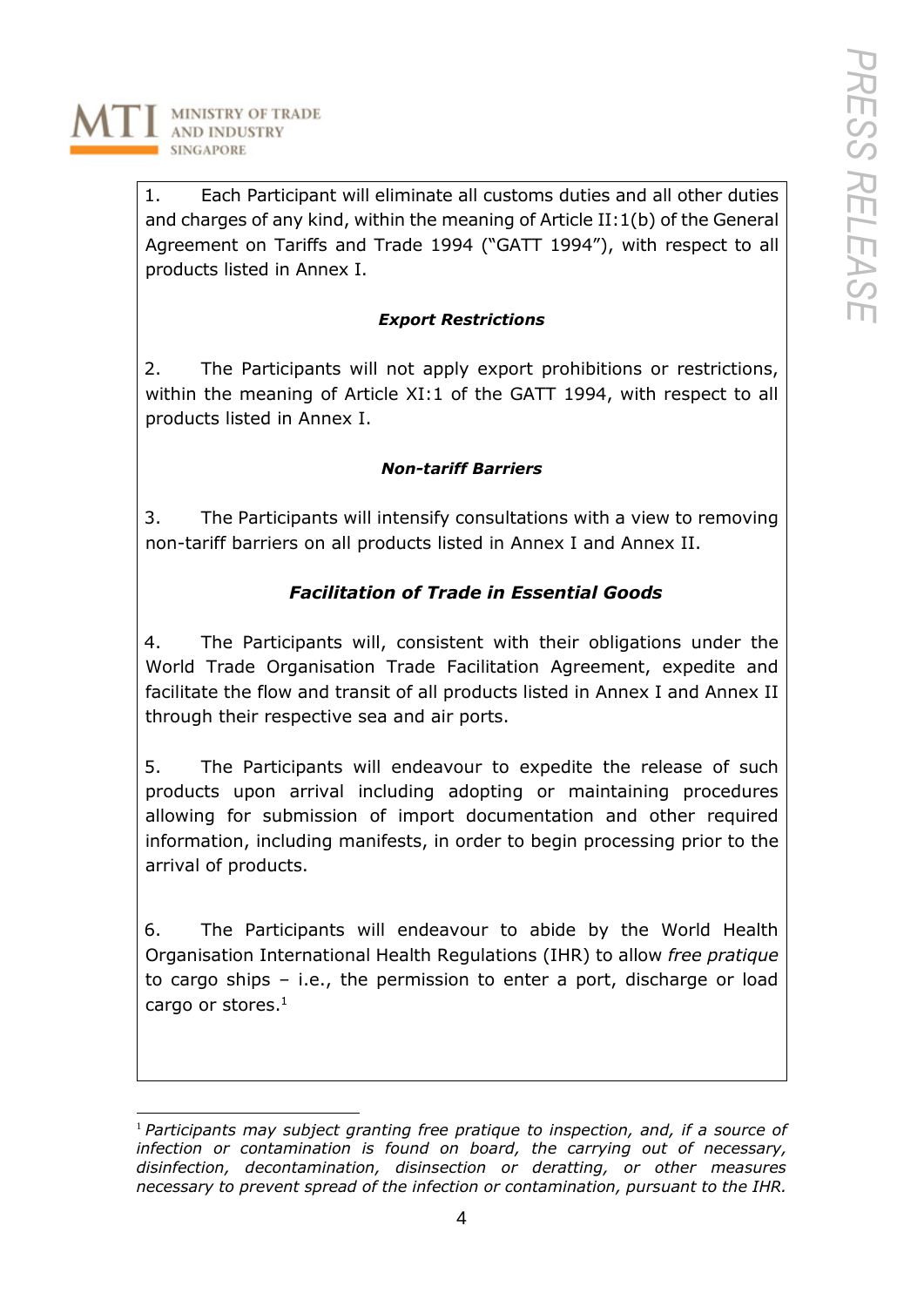

7. The Participants will uphold ICAO Covid-19 Declaration, adopted by the ICAO Council on 9 March 2020, and will endeavour to facilitate entry, transit and departure of air cargo containing essential medical supplies.

# *Additional Products*

8. Participants will endeavor to not apply export prohibitions or restrictions with respect to the products listed in Annex II, unless they fall within exceptions set out in GATT 1994.

9. If imposed, the Participant instituting these prohibitions or restrictions under paragraph 8 will give notice in writing to the other Participants of the measure as far in advance as practicable.

10. Participants may enter into arrangements with one or more of the other Participants to also apply paragraph 1 to products listed in Annex II.

# *Acceptance and Expansion of Membership*

11. This Declaration will be open to participation by any Member of the WTO, or State or separate customs territory in the process of acceding to the WTO.

12. The term "Participant" means any Member of the WTO that has notified its acceptance of this Declaration.

# *Final considerations*

13. Participants will review periodically, and at least one year prior to regular amendments to the Harmonized System nomenclature by the World Customs Organization, and no later than 15 April 2021 for the first review, the paragraphs of this Declaration and the product coverage specified in Annex I and Annex II and consider whether, in the light of the Covid-19 pandemic, or changes to the HS nomenclature, the paragraphs of this Declaration should be amended or Annex I and Annex II should be updated to incorporate additional products.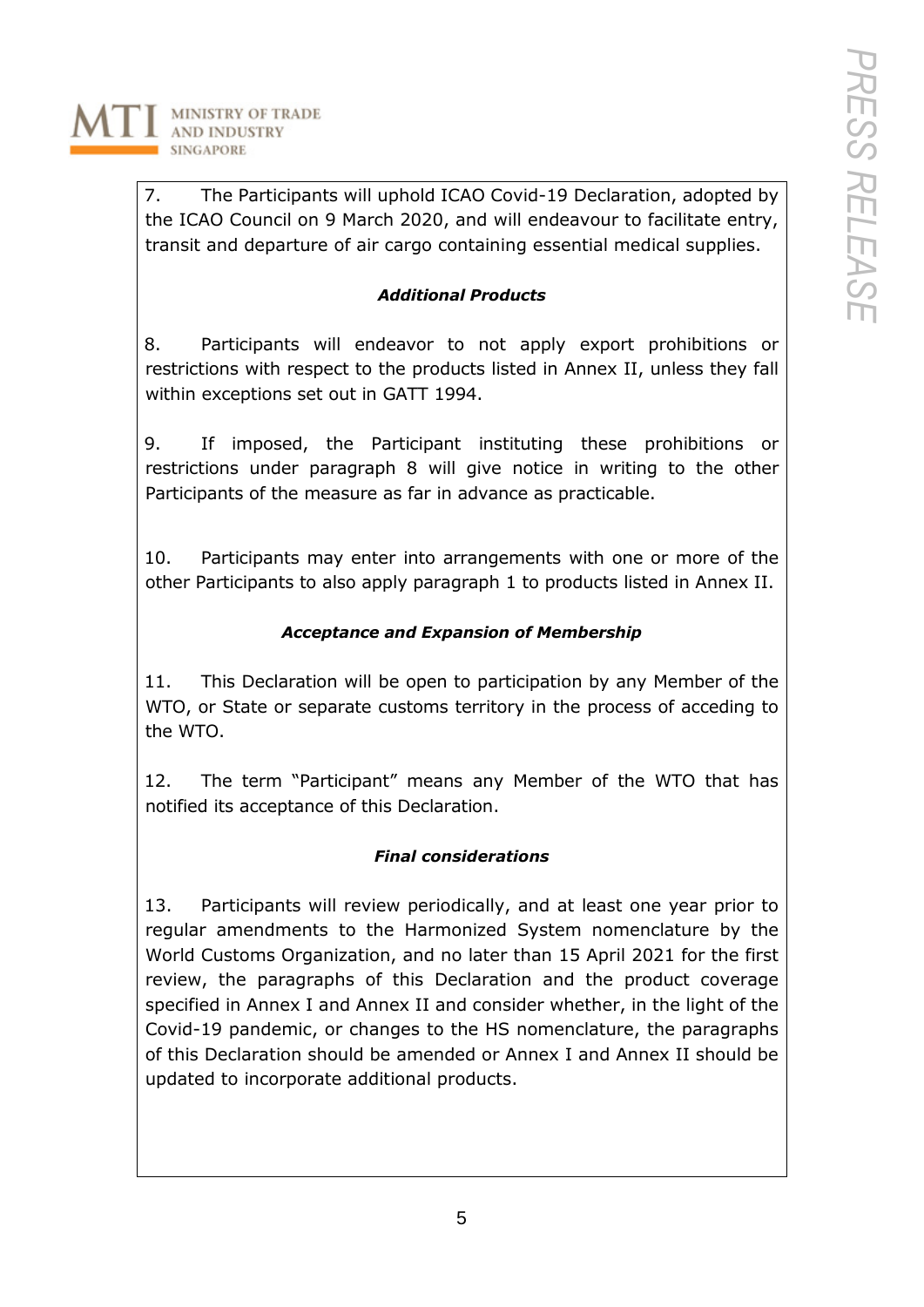

# **ANNEX I PRODUCTS COVERED**

| <b>HS2017</b> | <b>Product Description</b>                                                                                                                                   |
|---------------|--------------------------------------------------------------------------------------------------------------------------------------------------------------|
| 190110        | Food preparations; of flour, meal, starch, malt extract or milk<br>products, suitable for infants or young children, put up for retail<br>sale               |
| 210610        | Protein; concentrates and textured protein substances                                                                                                        |
| 210690        | Food preparations; n.e.c. in item no. 2106.10                                                                                                                |
| 220710        | Undenatured ethyl alcohol; of an alcoholic strength by volume<br>of 80% vol. or higher                                                                       |
| 220890        | Spirits, liqueurs and other spirituous beverages; n.e.c. in<br>heading no. 2208                                                                              |
| 284700        | Hydrogen peroxide; whether or not solidified with urea                                                                                                       |
| 293621        | Vitamins; vitamins A and their derivatives, unmixed                                                                                                          |
| 293622        | Vitamins; vitamin B1 and its derivatives, unmixed                                                                                                            |
| 293623        | Vitamins; vitamin B2 and its derivatives, unmixed                                                                                                            |
| 293624        | Vitamins; D- or DL-pantothenic acid (vitamin B3 or vitamin B5)<br>and its derivatives, unmixed                                                               |
| 293625        | Vitamins; vitamin B6 and its derivatives, unmixed                                                                                                            |
| 293626        | Vitamins; vitamin B12 and its derivatives, unmixed                                                                                                           |
| 293627        | Vitamins; vitamin C and its derivatives, unmixed                                                                                                             |
| 293628        | Vitamins; vitamin E and its derivatives, unmixed                                                                                                             |
| 293629        | Vitamins; n.e.c. in item no. 2936.2, and their derivatives,<br>unmixed                                                                                       |
| 293690        | Vitamins; n.e.c. in heading no. 2936, including natural<br>concentrates                                                                                      |
| 294110        | Antibiotics; penicillins and their derivatives with a penicillanic<br>acid structure; salts thereof                                                          |
| 294120        | Antibiotics; streptomycins and their derivatives; salts thereof                                                                                              |
| 294130        | Antibiotics; tetracyclines and their derivatives; salts thereof                                                                                              |
| 294140        | Antibiotics; chloramphenicol and its derivatives; salts thereof                                                                                              |
| 294150        | Antibiotics; erythromycin and its derivatives; salts thereof                                                                                                 |
| 294190        | Antibiotics; n.e.c. in heading no. 2941                                                                                                                      |
| 294200        | Organic compounds; n.e.c. in chapter 29                                                                                                                      |
| 300120        | Glands and other organs; extracts of glands or other organs or<br>of their secretions, for organo-therapeutic uses                                           |
| 300190        | Glands and other organs; heparin and its salts; other human or<br>animal substances prepared for therapeutic or prophylactic<br>uses, n.e.c. in heading 3001 |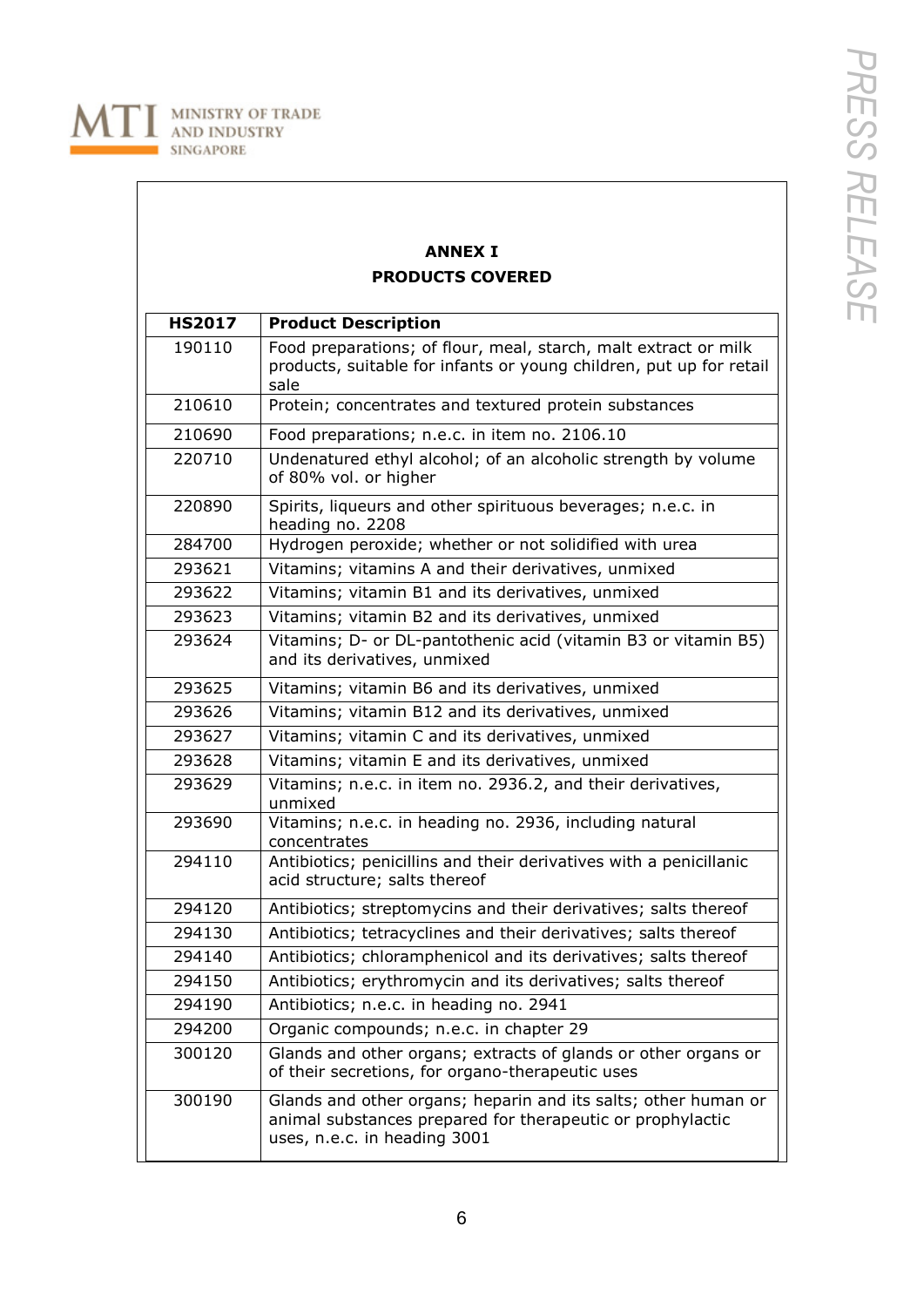

| 300210 | Blood, human or animal, antisera, other blood fractions and<br>immunological products; whether or not modified or obtained<br>by means of biotechnological processes                                  |
|--------|-------------------------------------------------------------------------------------------------------------------------------------------------------------------------------------------------------|
| 300211 | Blood, human or animal, antisera, other blood fractions and<br>immunological products; malaria diagnostic test kits                                                                                   |
| 300212 | Blood, human or animal, antisera, other blood fractions and<br>immunological products; antisera and other blood fractions                                                                             |
| 300213 | Blood, human or animal, antisera, other blood fractions and<br>immunological products; immunological products, unmixed, not<br>put up in measured doses or in forms or packings for retail sale       |
| 300214 | Blood, human or animal, antisera, other blood fractions and<br>immunological products; immunological products, mixed, put<br>up in measured doses or in forms or packings for retail sale             |
| 300215 | Blood, human or animal, antisera, other blood fractions and<br>immunological products; immunological products, put up in<br>measured doses or in forms or packings for retail sale                    |
| 300219 | Blood, human or animal, antisera, other blood fractions and<br>immunological products; n.e.c. in heading 3002.1                                                                                       |
| 300220 | Vaccines; for human medicine                                                                                                                                                                          |
| 300290 | Toxins, cultures of micro-organisms (excluding yeasts) and<br>similar products                                                                                                                        |
| 300310 | Medicaments; containing penicillins, streptomycins or their<br>derivatives, for therapeutic or prophylactic uses, (not in<br>measured doses, not packaged for retail sale)                            |
| 300320 | Medicaments; containing antibiotics other than penicillins,<br>streptomycins and their derivatives, for therapeutic or<br>prophylactic uses, (not in measured doses, not packaged for<br>retail sale) |
| 300331 | Medicaments; containing insulin, for therapeutic or prophylactic<br>uses, not packaged for retail sale                                                                                                |
| 300339 | Medicaments; containing hormones (excluding insulin), (but<br>not containing antibiotics), for therapeutic or prophylactic uses,<br>not packaged for retail sale                                      |
| 300341 | Medicaments; containing alkaloids or their derivatives,<br>containing ephedrine or its salts, for therapeutic or prophylactic<br>uses, (not packaged for retail sale)                                 |
| 300342 | Medicaments; containing alkaloids or their derivatives,<br>containing pseudoephedrine (INN) or its salts, for therapeutic<br>or prophylactic uses, (not packaged for retail sale)                     |
| 300343 | Medicaments; containing alkaloids or their derivatives,<br>containing norephedrine or its salts, for therapeutic or<br>prophylactic uses, (not packaged for retail sale)                              |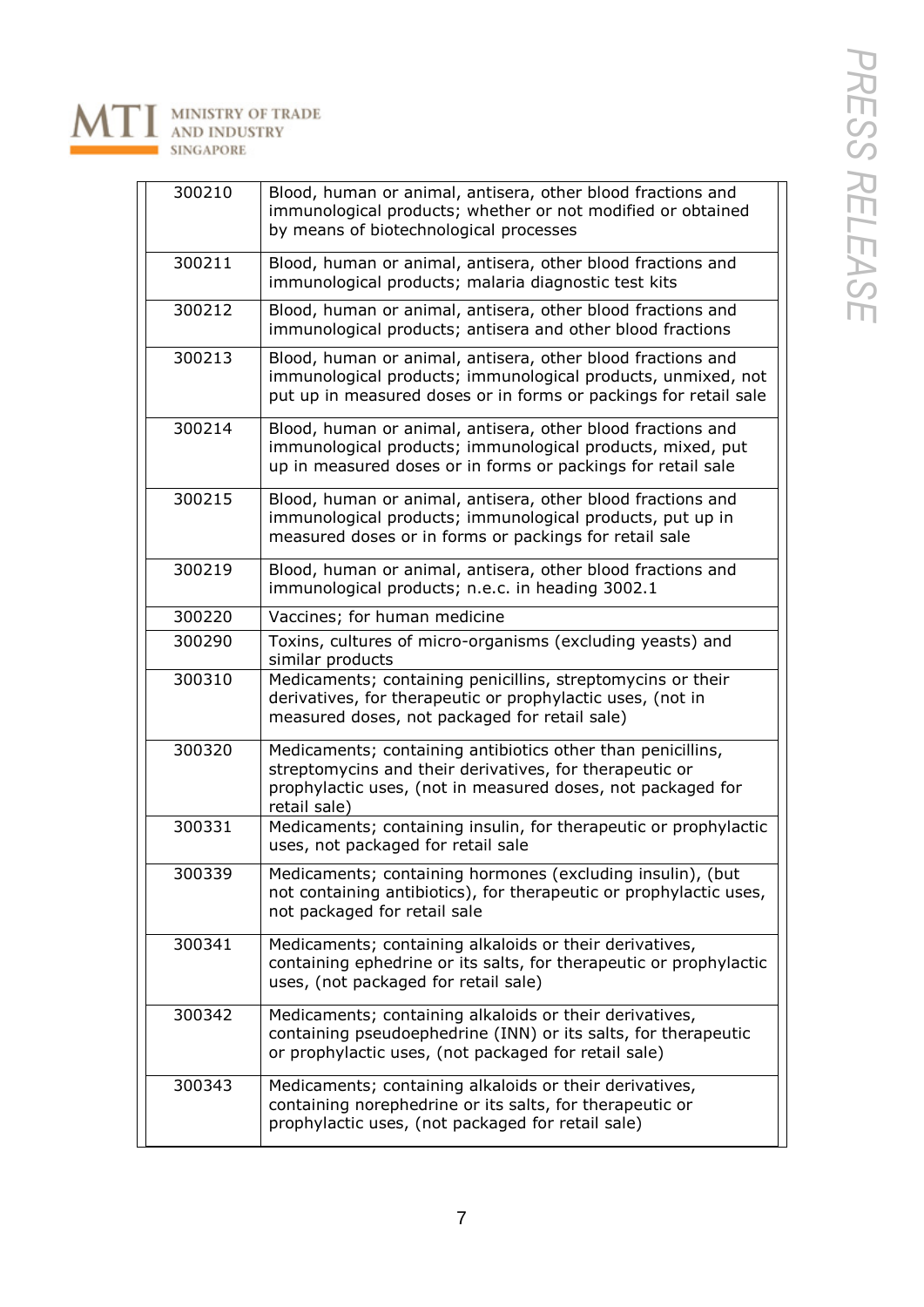

MINISTRY OF TRADE<br>AND INDUSTRY **SINGAPORE** 

A

| 300349 | Medicaments; containing alkaloids or their derivatives; other<br>than ephedrine, pseudoephedrine (INN) or norephedrine or<br>their salts; for therapeutic or prophylactic uses, (not packaged<br>for retail sale) |
|--------|-------------------------------------------------------------------------------------------------------------------------------------------------------------------------------------------------------------------|
| 300360 | Medicaments; containing antimalarial active principles<br>described in subheading note 2 to this chapter, for therapeutic<br>or prophylactic uses, (not packaged for retail sale)                                 |
| 300390 | Medicaments; (not containing antibiotics, hormones, alkaloids<br>or their derivatives), for therapeutic or prophylactic uses, (not<br>packaged for retail sale)                                                   |
| 300410 | Medicaments; containing penicillins, streptomycins or their<br>derivatives, for therapeutic or prophylactic uses, packaged for<br>retail sale                                                                     |
| 300420 | Medicaments; containing antibiotics (other than penicillins,<br>streptomycins or their derivatives), for therapeutic or<br>prophylactic uses, packaged for retail sale                                            |
| 300431 | Medicaments; containing insulin, for therapeutic or prophylactic<br>uses, packaged for retail sale                                                                                                                |
| 300432 | Medicaments; containing corticosteroid hormones, their<br>derivatives or structural analogues (but not containing<br>antibiotics), for therapeutic or prophylactic uses, packaged for<br>retail sale              |
| 300439 | Medicaments; containing hormones (but not insulin), adrenal<br>cortex hormones or antibiotics, for therapeutic or prophylactic<br>uses, packaged for retail sale                                                  |
| 300441 | Medicaments; containing alkaloids or their derivatives,<br>containing ephedrine or its salts, for therapeutic or prophylactic<br>uses, packaged for retail sale                                                   |
| 300442 | Medicaments; containing alkaloids or their derivatives,<br>containing pseudoephedrine (INN) or its salts, for therapeutic<br>or prophylactic uses, packaged for retail sale                                       |
| 300443 | Medicaments; containing alkaloids or their derivatives,<br>containing norephedrine or its salts, for therapeutic or<br>prophylactic uses, packaged for retail sale                                                |
| 300449 | Medicaments; containing alkaloids or their derivatives; other<br>than ephedrine, pseudoephedrine (INN) or norephedrine or<br>their salts; for therapeutic or prophylactic uses, packaged for<br>retail sale       |
| 300450 | Medicaments; containing vitamins or their derivatives, for<br>therapeutic or prophylactic use, packaged for retail sale                                                                                           |
| 300460 | Medicaments; containing antimalarial active principles<br>described in Subheading Note 2 to this Chapter, for therapeutic<br>or prophylactic uses, packaged for retail sale                                       |
| 300490 | Medicaments; consisting of mixed or unmixed products n.e.c.<br>in heading no. 3004, for therapeutic or prophylactic uses,<br>packaged for retail sale                                                             |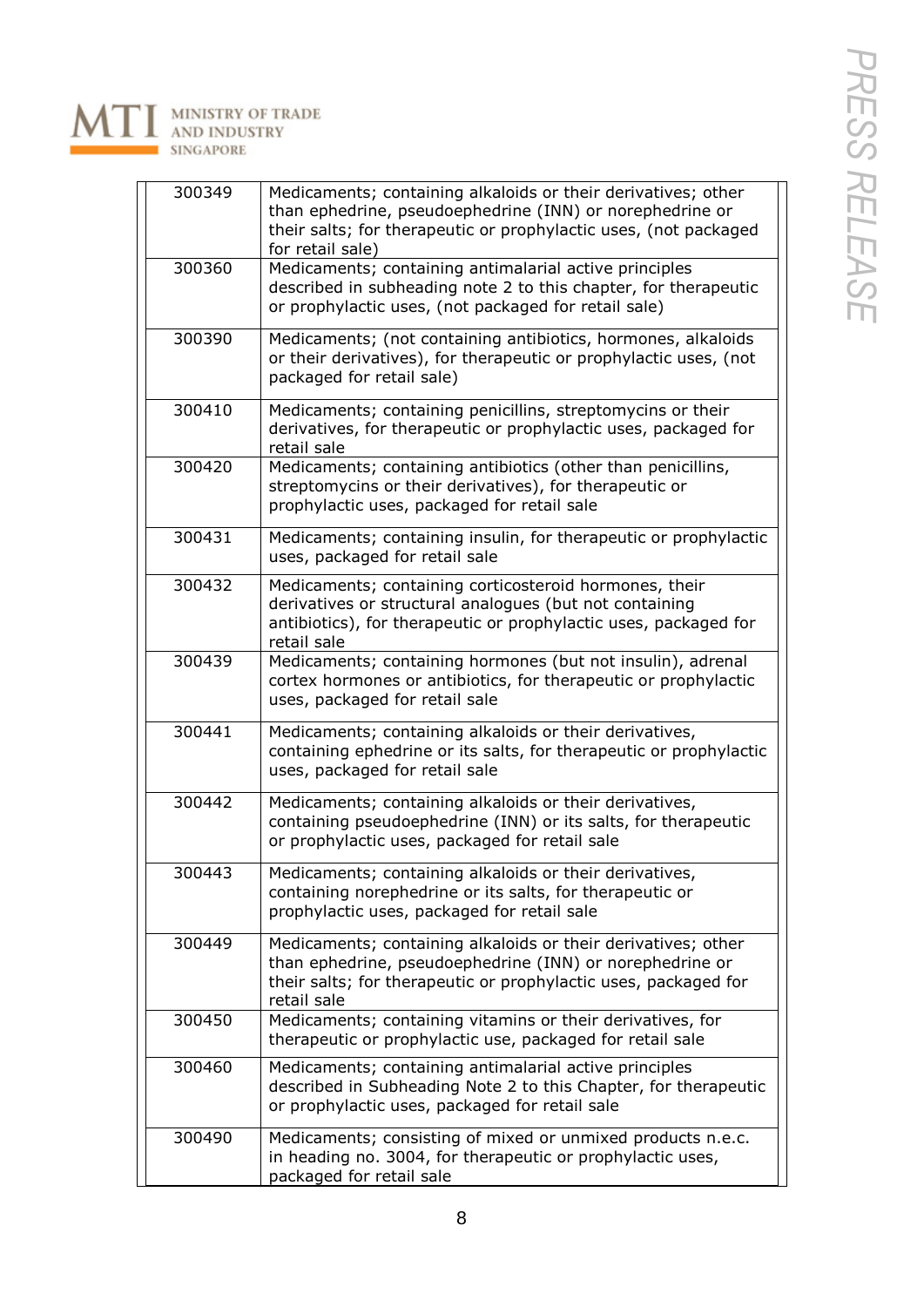

| 300510 | Dressings, adhesive; and other articles having an adhesive<br>layer, packed for retail sale for medical, surgical, dental or<br>veterinary purposes                                                                                                       |
|--------|-----------------------------------------------------------------------------------------------------------------------------------------------------------------------------------------------------------------------------------------------------------|
| 300590 | Wadding, gauze, bandages and similar articles; (excluding<br>adhesive dressings), impregnated or coated with<br>pharmaceutical substances, packaged for retail sale                                                                                       |
| 300610 | Pharmaceutical goods; sterile surgical catgut, suture materials,<br>tissue adhesives, laminaria, laminaria tents, absorbable<br>surgical or dental haemostatics, and surgical or dental adhesion<br>barriers                                              |
| 300620 | Pharmaceutical goods; blood-grouping reagents                                                                                                                                                                                                             |
| 300630 | Pharmaceutical goods; opacifying preparations for x-ray<br>examinations, diagnostic reagents designed to be administered<br>to the patient                                                                                                                |
| 300650 | Pharmaceutical goods; first aid boxes and kits                                                                                                                                                                                                            |
| 300670 | Pharmaceutical goods; Gel preparations designed to be used in<br>human or veterinary medicine as a lubricant for parts of the<br>body for surgical operations or physical examinations or as a<br>coupling agent between the body and medical instruments |
| 300691 | Pharmaceutical goods; appliances identifiable for ostomy use                                                                                                                                                                                              |
| 300692 | Pharmaceutical goods; waste pharmaceuticals                                                                                                                                                                                                               |
| 340111 | Soap and organic surface-active products; in the form of bars,<br>cakes, moulded shapes, and paper, wadding, felt and<br>nonwovens, impregnated, coated or covered with soap or<br>detergent, for toilet use (including medicated products)               |
| 340119 | Soap and organic surface-active products; in the form of bars,<br>cakes, moulded shapes, and paper, wadding, felt and<br>nonwovens, impregnated, coated or covered with soap or<br>detergent, not for toilet use                                          |
| 340120 | Soap; in forms n.e.c. in item no. 3401.11                                                                                                                                                                                                                 |
| 340130 | Organic surface-active products and preparations for washing<br>the skin, in the form of liquid or cream and put up for retail<br>sale, whether or not containing soap                                                                                    |
| 340211 | Organic surface-active agents; anionic (other than soap),<br>whether or not put up for retail sale                                                                                                                                                        |
| 340212 | Organic surface-active agents; cationic (other than soap),<br>whether or not put up for retail sale                                                                                                                                                       |
| 340213 | Organic surface-active agents; non-ionic (other than soap),<br>whether or not put up for retail sale                                                                                                                                                      |
| 340219 | Organic surface-active agents; whether or not put up for retail<br>sale, n.e.c. in heading no. 3402                                                                                                                                                       |
| 340220 | Washing and cleaning preparations; surface-active, whether or<br>not containing soap (excluding those of heading no. 3401), put<br>up for retail sale                                                                                                     |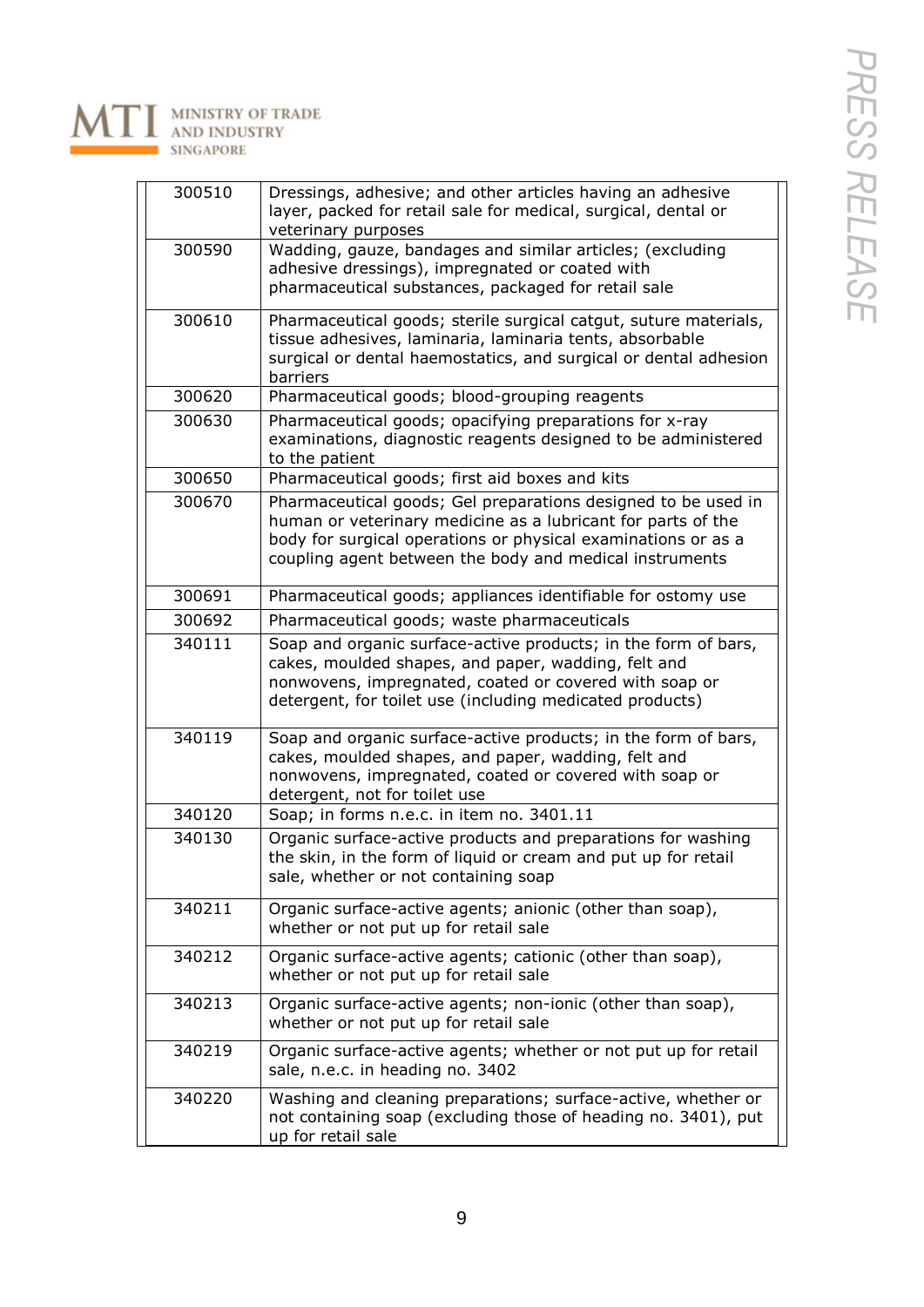

| 340290 | Washing and cleaning preparations; surface-active, whether or<br>not containing soap (excluding those of heading no. 3401),<br>including auxiliary washing preparations, not for retail sale                                              |
|--------|-------------------------------------------------------------------------------------------------------------------------------------------------------------------------------------------------------------------------------------------|
| 350400 | Peptones and their derivatives; other protein substances and<br>their derivatives n.e.c. or included, hide powder, whether or<br>not chromed                                                                                              |
| 380894 | Disinfectants; other than containing goods specified in<br>Subheading Note 1 in this Chapter; put up in forms or packings<br>for retail sale or as preparations or articles                                                               |
| 382100 | Prepared culture media for the development or maintenance of<br>micro-organisms (including viruses and the like) or of plant,<br>human or animal cells                                                                                    |
| 382200 | Reagents; diagnostic or laboratory reagents on a backing and<br>prepared diagnostic or laboratory reagents whether or not on a<br>backing, other than those of heading no. 3002 or 3006;<br>certified reference material                  |
| 392620 | Plastics; articles of apparel and clothing accessories (including<br>gloves, mittens and mitts)                                                                                                                                           |
| 392690 | Plastics; other articles n.e.c. in chapter 39                                                                                                                                                                                             |
| 401511 | Rubber; vulcanised (other than hard rubber), surgical gloves                                                                                                                                                                              |
| 401519 | Rubber; vulcanised (other than hard rubber), gloves, mittens<br>and mitts other than surgical gloves                                                                                                                                      |
| 481890 | Paper articles; articles of paper, cellulose wadding or fibres,<br>n.e.c. in heading no. 4818                                                                                                                                             |
| 611610 | Gloves, mittens and mitts; knitted or crocheted, impregnated,<br>coated or covered with plastics or rubber                                                                                                                                |
| 621010 | Garments; of felt or non-wovens (not knitted or crocheted)                                                                                                                                                                                |
| 621020 | Garments; overcoats, raincoats, car-coats, capes, cloaks and<br>similar articles, men's or boys', of the fabrics of heading no.<br>5602, 5603, 5903, 5906 or 5907 (not knitted or crocheted)                                              |
| 621030 | Garments; overcoats, raincoats, car-coats, capes, cloaks and<br>similar articles, women's or girls', of the fabrics of heading no<br>5602, 5603, 5903, 5906 or 5907 (not knitted or crocheted)                                            |
| 621040 | Garments; men's or boys', n.e.c. in item no. 6210.2, of the<br>fabrics of heading no. 5602, 5603, 5903, 5906 or 5907 (not<br>knitted or crocheted)                                                                                        |
| 621050 | Garments; women's or girls', n.e.c. in item no. 6210.3, of the<br>fabrics of heading no. 5602, 5603, 5903, 5906 or 5907 (not<br>knitted or crocheted)                                                                                     |
| 621600 | Gloves, mittens and mitts (not knitted or crocheted)                                                                                                                                                                                      |
| 630790 | Textiles; made up articles (including dress patterns), n.e.c. in<br>chapter 63, n.e.c. in heading no. 6307                                                                                                                                |
| 650500 | Hats and other headgear; knitted or crocheted, or made up<br>from lace, felt or other textile fabric, in the piece (but not in<br>strips), whether or not lined or trimmed; hair-nets of any<br>material, whether or not lined or trimmed |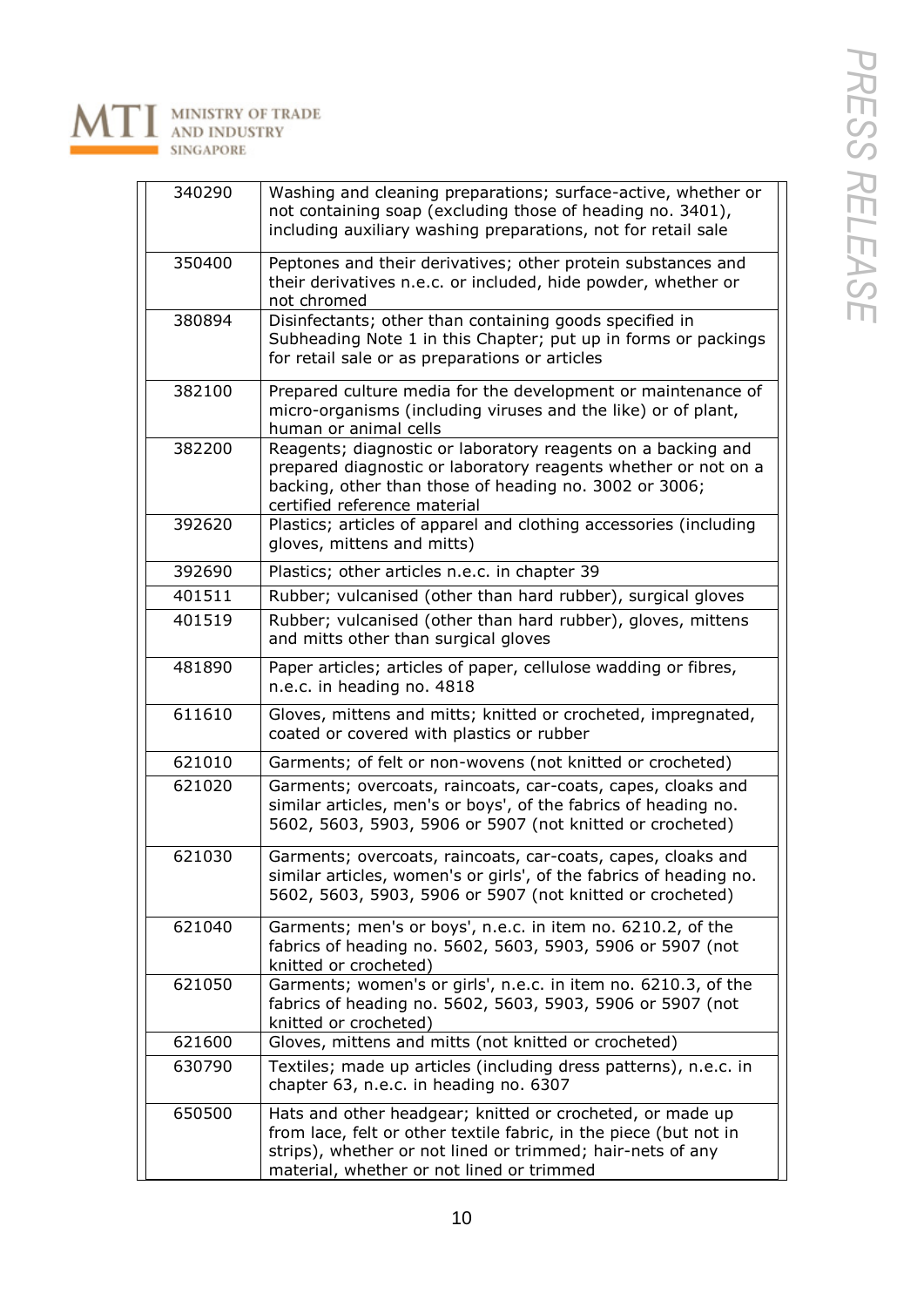

| 701710 | Glassware; laboratory, hygienic or pharmaceutical, whether or                                                                                                                                                                                          |
|--------|--------------------------------------------------------------------------------------------------------------------------------------------------------------------------------------------------------------------------------------------------------|
|        | not graduated or calibrated, of fused quartz or other fused<br>silica                                                                                                                                                                                  |
| 701720 | Glassware; laboratory, hygienic or pharmaceutical, whether or<br>not graduated or calibrated, having a linear co-efficient of<br>expansion not over $5 \times 10$ (to the minus 6), (or 0.000005)) per<br>Kelvin with a temperature of 0-300 degrees C |
| 701790 | Glassware; laboratory, hygienic or pharmaceutical, whether or<br>not graduated or calibrated, of glass n.e.c. in heading no. 7017                                                                                                                      |
| 841920 | Sterilizers; for medical, surgical or laboratory use, not used for<br>domestic purposes                                                                                                                                                                |
| 854442 | Insulated electric conductors; for a voltage not exceeding 1000<br>volts, fitted with connectors                                                                                                                                                       |
| 900490 | Spectacles, goggles and the like; (other than sunglasses)<br>corrective, protective or other                                                                                                                                                           |
| 901811 | Medical, surgical instruments and appliances; electro-<br>cardiographs                                                                                                                                                                                 |
| 901812 | Medical, surgical instruments and appliances; ultrasonic<br>scanning apparatus                                                                                                                                                                         |
| 901813 | Medical, surgical instruments and appliances; magnetic<br>resonance imaging apparatus                                                                                                                                                                  |
| 901814 | Medical, surgical instruments and appliances; scintigraphic<br>apparatus                                                                                                                                                                               |
| 901819 | Medical, surgical instruments and appliances; electro-diagnostic<br>apparatus (including apparatus for functional exploratory<br>examination or for checking physiological parameters), n.e.c. in<br>item no. 9018.1                                   |
| 901820 | Medical, surgical instruments and appliances; ultra-violet or<br>infra-red ray apparatus                                                                                                                                                               |
| 901831 | Medical, surgical instruments and appliances; syringes, with or<br>without needles                                                                                                                                                                     |
| 901832 | Medical, surgical instruments and appliances; tubular metal<br>needles and needles for sutures                                                                                                                                                         |
| 901839 | Medical, surgical instruments and appliances; catheters,<br>cannulae and the like                                                                                                                                                                      |
| 901850 | Ophthalmic instruments and appliances                                                                                                                                                                                                                  |
| 901890 | Medical, surgical or dental instruments and appliances; n.e.c. in<br>heading no. 9018                                                                                                                                                                  |
| 901920 | Therapeutic respiration apparatus; ozone, oxygen, aerosol<br>therapy apparatus; artificial respiration or other therapeutic<br>respiration apparatus                                                                                                   |
| 902000 | Breathing appliances and gas masks; excluding protective<br>masks having neither mechanical parts nor replaceable filters<br>and excluding apparatus of item no. 9019.20                                                                               |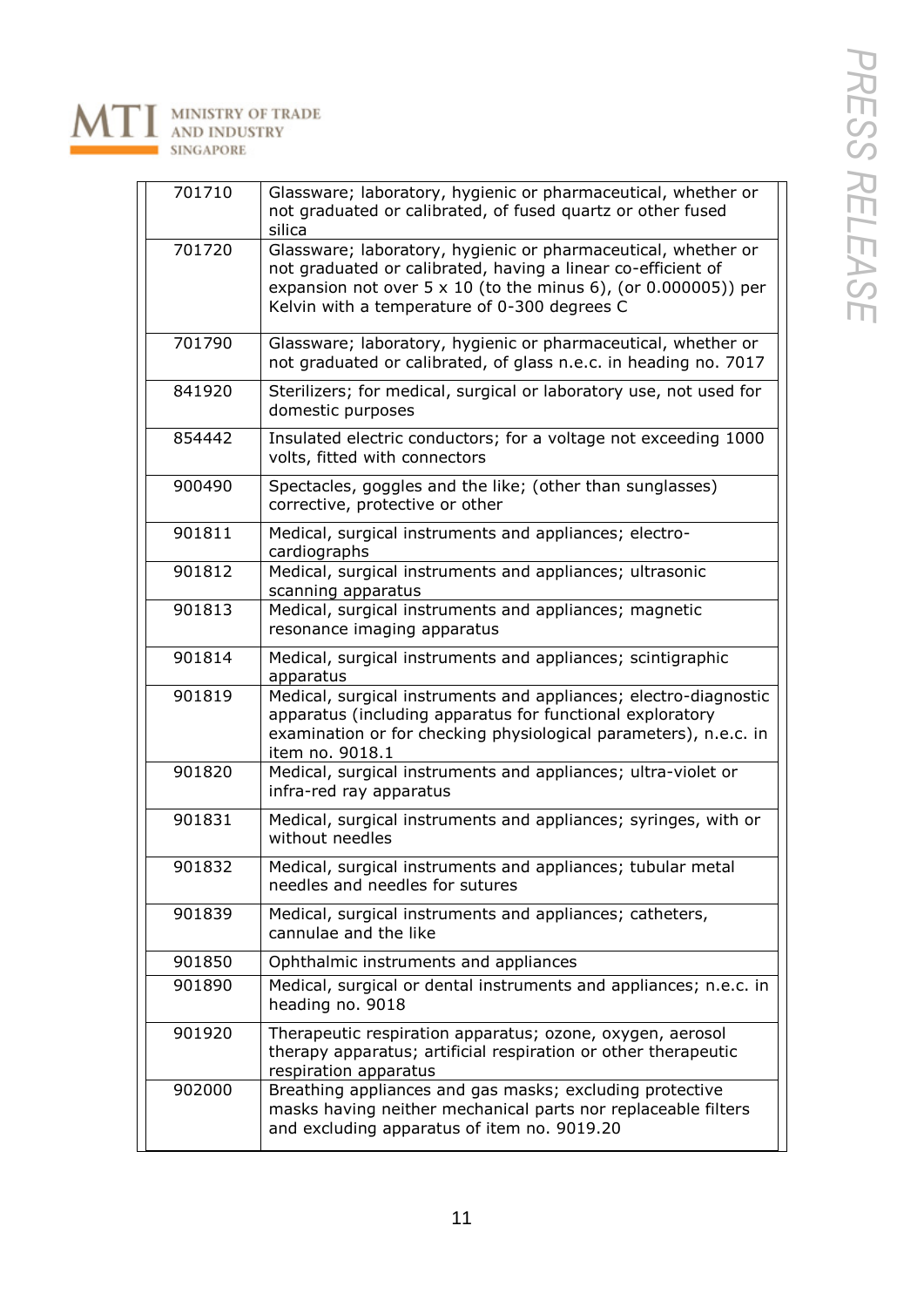

| 902212                     | Apparatus based on the use of x-rays; including radiography or                                                                |
|----------------------------|-------------------------------------------------------------------------------------------------------------------------------|
|                            | radiotherapy apparatus, whether or not for medical, surgical,                                                                 |
|                            | dental or veterinary uses, computed tomography apparatus                                                                      |
| 902213                     | Apparatus based on the use of x-rays; including radiography or                                                                |
|                            | radiotherapy apparatus, for dental uses, excluding computed<br>tomography apparatus                                           |
| 902214                     | Apparatus based on the use of x-rays; including radiography or                                                                |
|                            | radiotherapy apparatus, for medical, surgical or veterinary                                                                   |
|                            | uses, not dental uses, excluding computed tomography<br>apparatus                                                             |
| 902219                     | Apparatus based on the use of x-rays, including radiography or                                                                |
|                            | radiotherapy apparatus; for other than medical, surgical, dental<br>or veterinary uses                                        |
| 902221                     | Apparatus based on the use of alpha, beta or gamma                                                                            |
|                            | radiations, including radiography or radiotherapy apparatus; for<br>medical, surgical, dental or veterinary uses              |
| 902229                     | Apparatus based on the use of alpha, beta or gamma                                                                            |
|                            | radiations, including radiography or radiotherapy apparatus;                                                                  |
|                            | (for other than medical, surgical, dental or veterinary uses)                                                                 |
| 902230                     | X-ray tubes                                                                                                                   |
| 902290                     | Apparatus based on use of x-rays and similar; parts and                                                                       |
|                            | accessories (x-ray generators, tubes, high tension generators,<br>control panels and desks, screens, examination or treatment |
| 902511                     | tables, chairs and like<br>Thermometers and pyrometers; liquid filled, for direct reading,                                    |
|                            | not combined with other instruments                                                                                           |
| 902519                     | Thermometers and pyrometers; (other than liquid filled, for<br>direct reading), not combined with other instruments           |
| 902780                     | Instruments and apparatus; for physical or chemical analysis,                                                                 |
|                            | for measuring or checking viscosity, porosity, expansion,                                                                     |
|                            | surface tension or quantities of heat, sound or light, n.e.c. in                                                              |
| 961900                     | heading no. 9027<br>Sanitary towels (pads) and tampons, napkins and napkin liners                                             |
|                            | for babies and similar articles, of any material                                                                              |
|                            |                                                                                                                               |
|                            |                                                                                                                               |
|                            | <b>ANNEX II</b>                                                                                                               |
| <b>ADDITIONAL PRODUCTS</b> |                                                                                                                               |
| <b>HS2017</b>              | <b>PRODUCT DESCRIPTION</b>                                                                                                    |
| 0101                       | Live horses asses mules & hinnies                                                                                             |

0102 Live bovine animals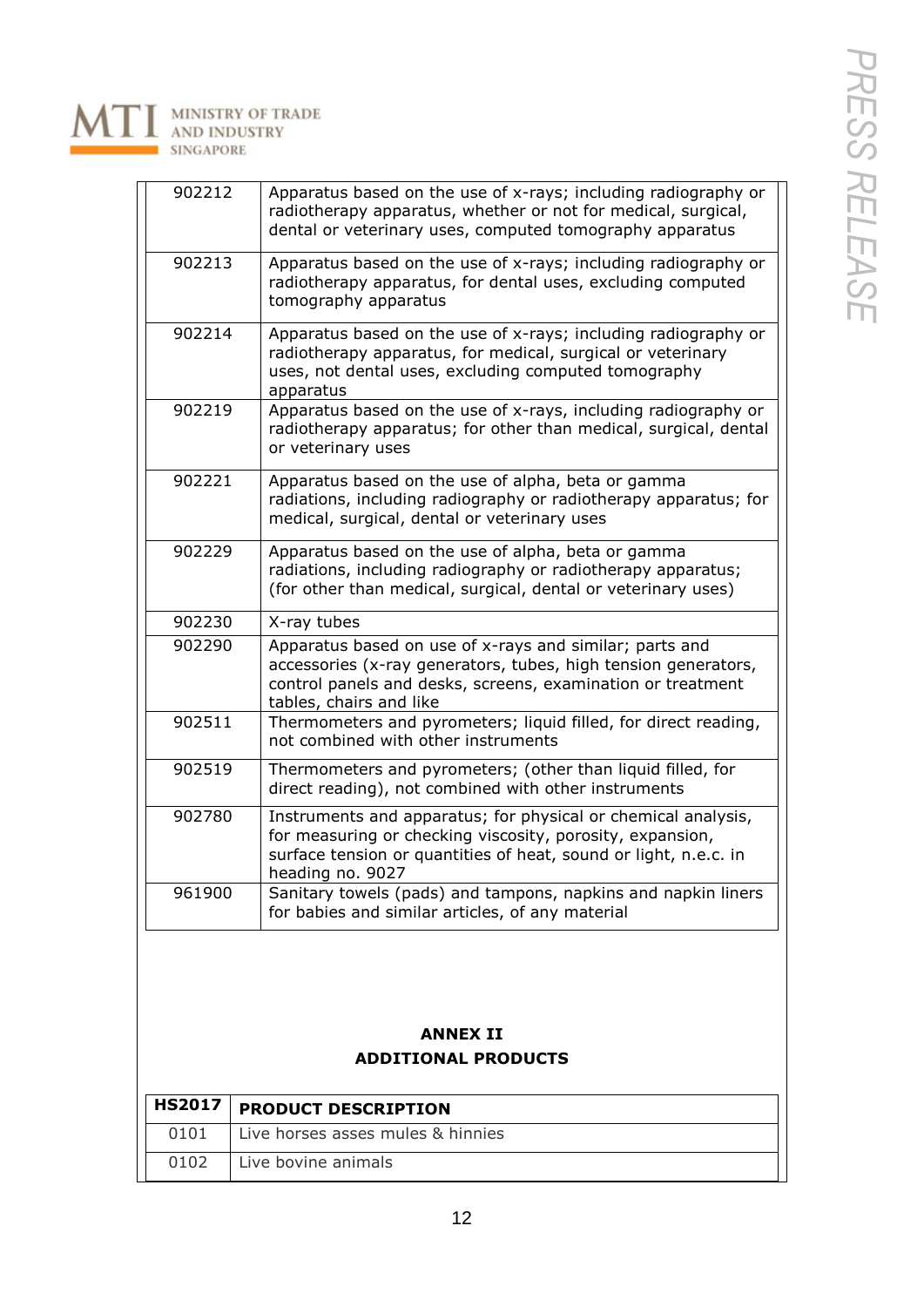

| 0103 | Live swine                                                                                                                                                                                                                                       |
|------|--------------------------------------------------------------------------------------------------------------------------------------------------------------------------------------------------------------------------------------------------|
| 0104 | Live sheep & goats                                                                                                                                                                                                                               |
| 0105 | Live poultry                                                                                                                                                                                                                                     |
| 0106 | Other live animals                                                                                                                                                                                                                               |
| 0201 | Meat of bovine animals fresh or chilled                                                                                                                                                                                                          |
| 0202 | Meat of bovine animals frozen                                                                                                                                                                                                                    |
| 0203 | Meat of swine fresh chilled or frozen                                                                                                                                                                                                            |
| 0204 | Meat of sheep or goats fresh chilled or frozen                                                                                                                                                                                                   |
| 0206 | Edible offal of bovine animals swine sheep goats horses asses<br>mules or hinnies fresh chilled or frozen                                                                                                                                        |
| 0207 | Meat & edible offal of poultry of 0105 fresh chilled or frozen                                                                                                                                                                                   |
| 0208 | Other meat & edible meat offal fresh chilled or frozen                                                                                                                                                                                           |
| 0209 | Pig fat & poultry fat not extracted fresh chilled frozen salted in<br>brine dried or smoked                                                                                                                                                      |
| 0210 | Meat & edible offal salted in brine dried or smoked & edible flours &<br>meals of meat or meat offal                                                                                                                                             |
| 0301 | Live fish                                                                                                                                                                                                                                        |
| 0302 | Fish fresh or chilled excl fish fillets & other fish meat of 0304                                                                                                                                                                                |
| 0303 | Fish frozen excl fish fillets & other fish meat of 0304                                                                                                                                                                                          |
| 0304 | Fish fillets & other fish meat fresh chilled or frozen                                                                                                                                                                                           |
| 0305 | Fish dried salted or in brine smoked fish flours meals & pellets of<br>fish fit for human consumption                                                                                                                                            |
| 0306 | Crustaceans live fresh chilled frozen dried salted or in brine smoked<br>crustaceans & crustaceans in shell cooked via steaming or boiling<br>frozen dried salted or in brine flours meals & pellets of crustaceans<br>fit for human consumption |
| 0307 | Molluscs live fresh chilled frozen dried salted or in brine smoked<br>molluscs flours meals & pellets of molluscs fit for human<br>consumption                                                                                                   |
| 0308 | Aquatic invertebrates excl crustaceans & molluscs live fresh chilled<br>frozen dried salted or in brine smoked & flours meals & pellets of<br>aquatic invertebrates excl crustaceans & molluscs fit for human<br>consumption                     |
| 0401 | Milk & cream not conc or sweetened                                                                                                                                                                                                               |
| 0402 | Milk & cream conc or sweetened                                                                                                                                                                                                                   |
| 0403 | Buttermilk curdled milk & cream yogurt kephir & other fermented<br>or acidified milk & cream                                                                                                                                                     |
| 0404 | Whey & products consisting natural milk constituents nes                                                                                                                                                                                         |
| 0405 | Butter & other fats & oils from milk & diary spreads                                                                                                                                                                                             |
| 0406 | Cheese & curd                                                                                                                                                                                                                                    |
| 0407 | Eggs of birds in shell fresh preserved or cooked                                                                                                                                                                                                 |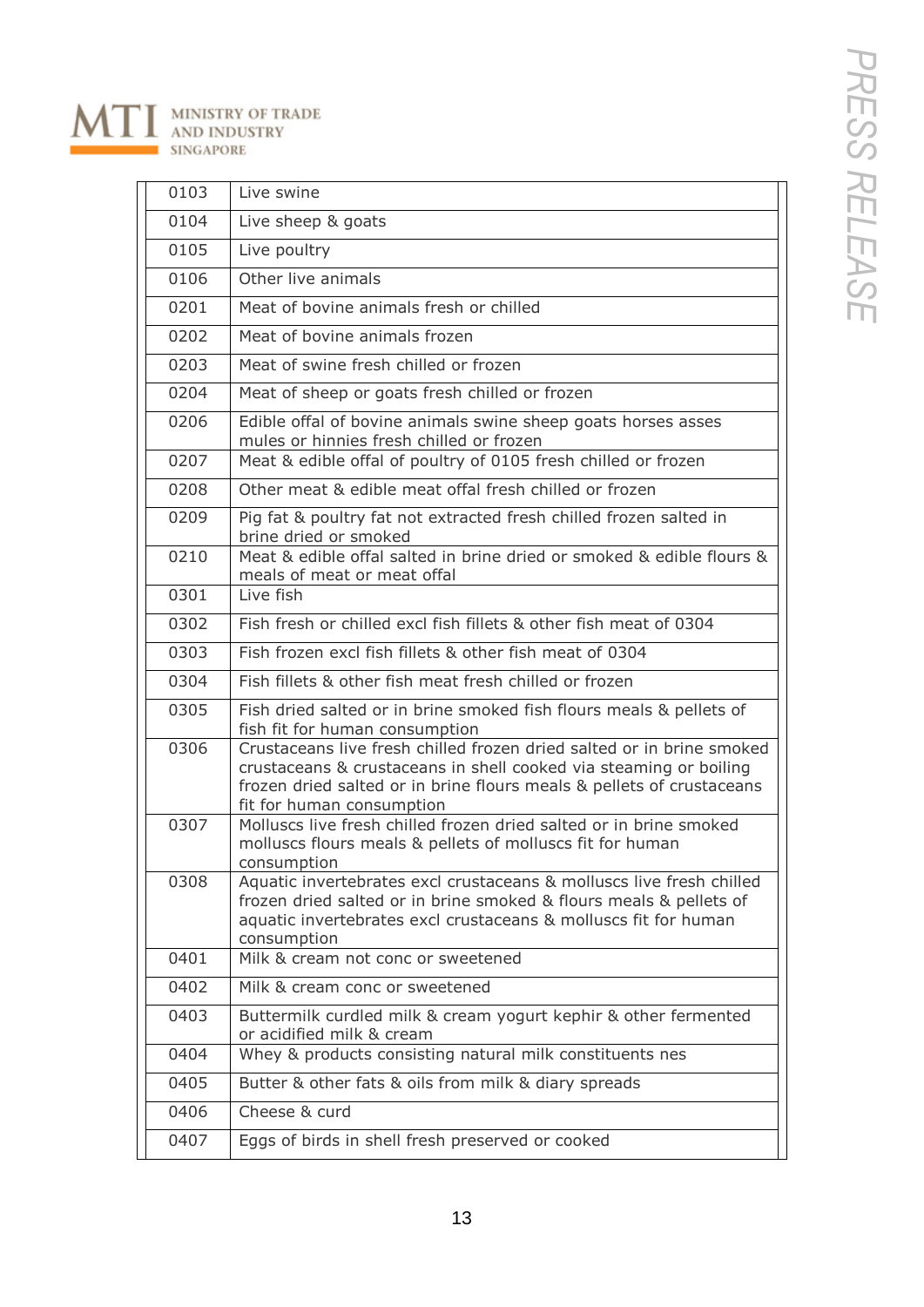

### MINISTRY OF TRADE<br>AND INDUSTRY  $\Lambda$ SINGAPORE

| 0408 | Eggs of birds not in shell & egg yolks fresh dried cooked via<br>steaming or boiling or preserved                               |
|------|---------------------------------------------------------------------------------------------------------------------------------|
| 0409 | Natural honey                                                                                                                   |
| 0410 | Edible products of animal origin nes                                                                                            |
| 0501 | Human hair unworked whether or not washed or scoured & waste<br>of human hair                                                   |
| 0502 | Bristles & hair of pigs hogs or boars & badger hair brush making<br>hair & waste thereof                                        |
| 0504 | Guts bladders & stomachs of animals excl fish whole & pieces<br>thereof fresh chilled frozen salted in brine dried or smoked    |
| 0505 | Skin & other parts of birds & powder & waste of feathers & their<br>parts                                                       |
| 0506 | Bones & horn cores unworked defatted simply prepared treated<br>with acid or degelatinised & powder & waste of these products   |
| 0507 | Ivory tortoise shell whalebone & whalebone hair horns antlers<br>hooves nails claws & beaks unworked & their powder & waste     |
| 0508 | Coral & similar materials unworked shells of molluscs crustaceans<br>or echinoderms & cuttle bone unworked & powder & waste     |
| 0511 | Animal products nes dead animals of chap 1 or 3 unfit for human<br>consumption                                                  |
| 0601 | Bulbs tubers tuberous roots corms crowns & rhizomes dormant in<br>growth or in flower chicory plants & roots excl roots of 1212 |
| 0602 | Other live plants cuttings & slips mushroom spawn                                                                               |
| 0603 | Cut flowers & buds fit for ornamental purposes                                                                                  |
| 0604 | Parts of plants excl flowers or flower buds & grasses mosses &<br>lichens for ornamental purposes                               |
| 0701 | Potatoes fresh or chilled                                                                                                       |
| 0702 | Tomatoes fresh or chilled                                                                                                       |
| 0703 | Onion shallot garlic leeks & other alliaceous vegetables fresh or<br>chilled                                                    |
| 0704 | Cabbages cauliflowers kohlrabi kale & similar edible brassicas fresh<br>or chilled                                              |
| 0705 | Lettuce & chicory fresh or chilled                                                                                              |
| 0706 | Carrots turnips & similar edible roots fresh or chilled                                                                         |
| 0707 | Cucumbers & gherkins fresh or chilled                                                                                           |
| 0708 | Leguminous vegetables fresh or chilled                                                                                          |
| 0709 | Other vegetables fresh or chilled                                                                                               |
| 0710 | Frozen vegetables uncooked or cooked by steaming or boiling                                                                     |
| 0711 | Vegetables provisionally preserved not for immediate consumption                                                                |
| 0712 | Dried vegetables whole cut sliced broken or in powder                                                                           |
| 0713 | Leguminous vegetables shelled dried                                                                                             |
| 0714 | Manioc arrowroot & similar roots & tubers with high starch or inulin<br>content fresh chilled frozen & sago pith                |
| 0801 | Coconuts brazil nuts & cashew nuts fresh or dried                                                                               |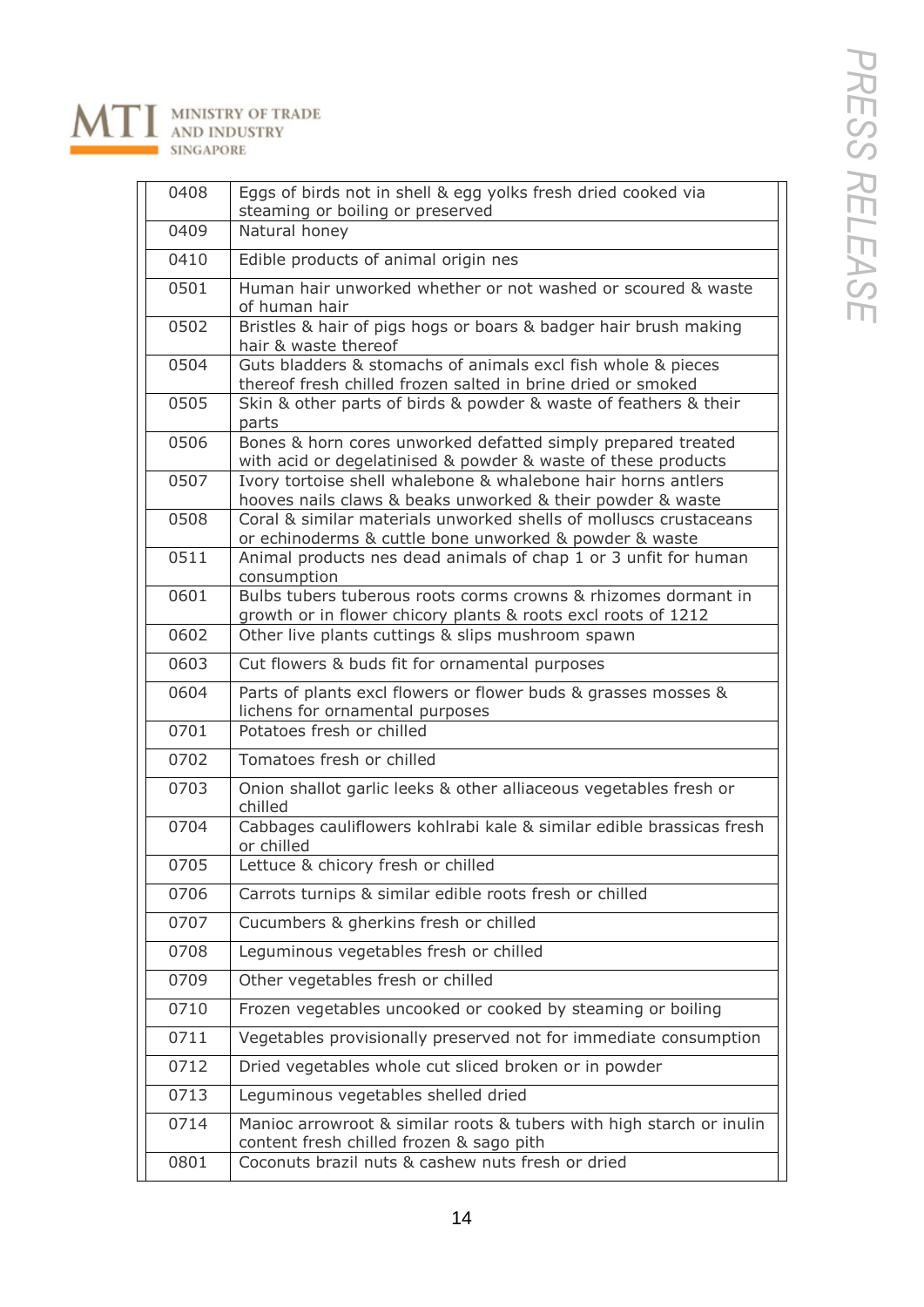### MINISTRY OF TRADE<br>AND INDUSTRY  $\Lambda$ SINGAPORE

| 0802 | Other nuts fresh or dried                                                                                                                                        |
|------|------------------------------------------------------------------------------------------------------------------------------------------------------------------|
| 0803 | Bananas fresh or dried                                                                                                                                           |
| 0804 | Dates figs pineapples avocados guavas mangoes & mangosteens<br>fresh or dried                                                                                    |
| 0805 | Citrus fruit fresh or dried                                                                                                                                      |
| 0806 | Grapes fresh or dried                                                                                                                                            |
| 0807 | Melons & papaws fresh                                                                                                                                            |
| 0808 | Apples pears & quinces fresh                                                                                                                                     |
| 0809 | Apricots cherries peaches plums & sloes fresh                                                                                                                    |
| 0810 | Other fresh fruits                                                                                                                                               |
| 0811 | Fruit & nuts frozen                                                                                                                                              |
| 0812 | Other fruit & nuts provisionally preserved not for immediate<br>consumption                                                                                      |
| 0813 | Fruit dried excl 0801 to 0806 & mixtures of nuts or dried fruits of<br>chap 8                                                                                    |
| 0814 | Peel of citrus fruit or melons incl watermelons fresh frozen dried or<br>provisionally preserved in brine in sulphur water or in other<br>preservative solutions |
| 0901 | Coffee coffee husks & skins & coffee substitutes containing coffee                                                                                               |
| 0902 | Tea                                                                                                                                                              |
| 0903 | Mate                                                                                                                                                             |
| 0904 | Pepper of genus piper dried or crush or ground fruits of the genus<br>capsicum or pimenta                                                                        |
| 0905 | Vanilla                                                                                                                                                          |
| 0906 | Cinnamon & cinnamon tree flowers                                                                                                                                 |
| 0907 | Cloves whole fruit cloves & stems                                                                                                                                |
| 0908 | Nutmeg mace & cardamoms                                                                                                                                          |
| 0909 | Seeds of anise badian caraway fennel coriander cumin & juniper<br>berries                                                                                        |
| 0910 | Ginger saffron turmeric thyme bay leaves curry & other spices                                                                                                    |
| 1001 | Wheat & meslin                                                                                                                                                   |
| 1002 | Rye                                                                                                                                                              |
| 1003 | <b>Barley</b>                                                                                                                                                    |
| 1004 | Oats                                                                                                                                                             |
| 1005 | Maize                                                                                                                                                            |
| 1006 | Rice                                                                                                                                                             |
| 1007 | Grain sorghum                                                                                                                                                    |
| 1008 | Buckwheat millet canary seed other cereals                                                                                                                       |
| 1101 | Wheat or meslin flour                                                                                                                                            |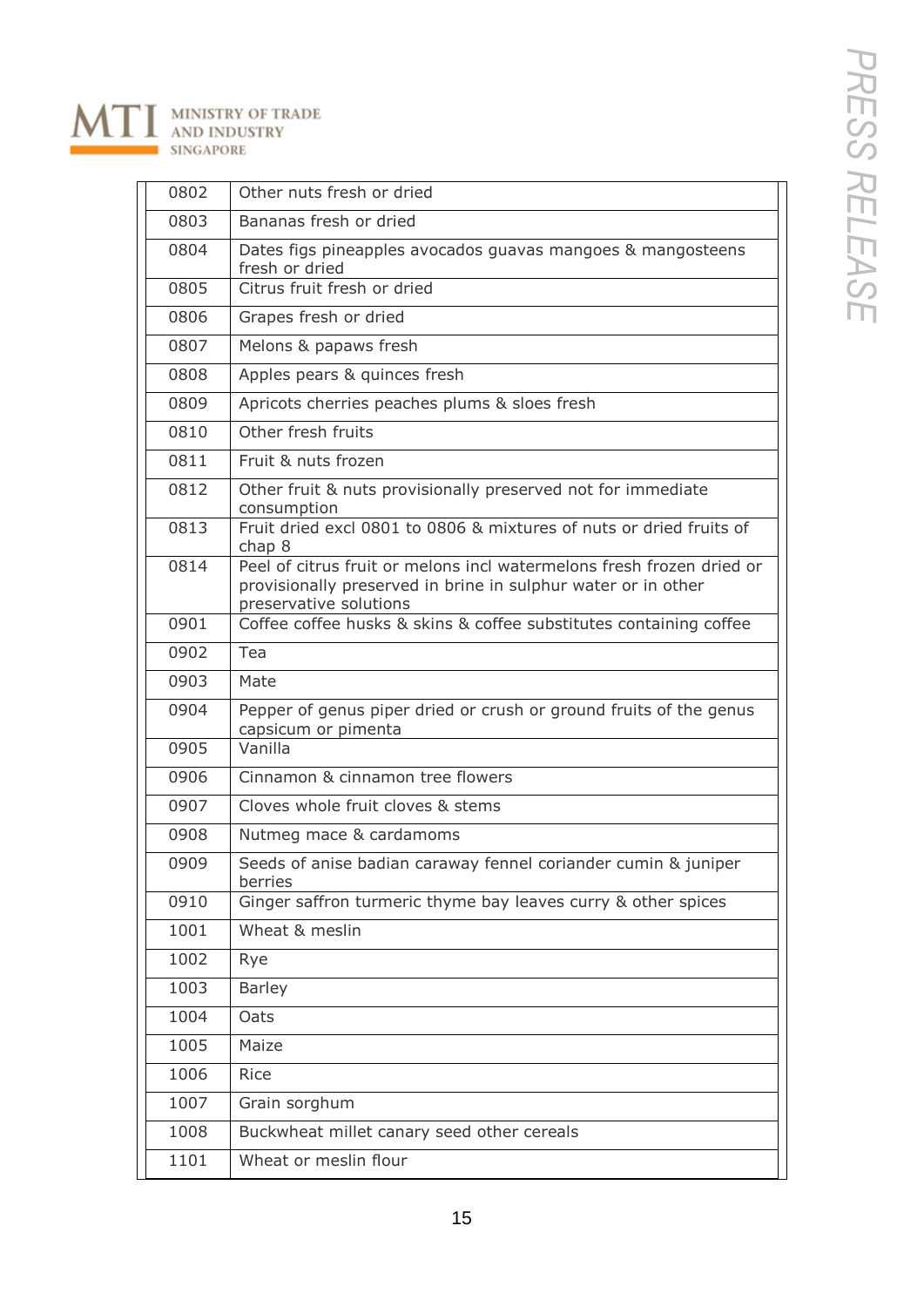### MINISTRY OF TRADE<br>AND INDUSTRY N **SINGAPORE**

| 1102 | Cereal flours excl that of wheat or meslin                                                                                                            |
|------|-------------------------------------------------------------------------------------------------------------------------------------------------------|
| 1103 | Cereal groats meal & pellets                                                                                                                          |
| 1104 | Cereal grains other worked excl rice of 1006 & germ of cereals<br>whole rolled flaked or ground                                                       |
| 1105 | Flour meal powder flakes granules $\overline{\mathcal{R}}$ pellets of potatoes                                                                        |
| 1106 | Flour meal & powder of dried leguminous vegetables of heading<br>0713 of sago roots or tubers of 0714 or products of chap 8                           |
| 1107 | Malt                                                                                                                                                  |
| 1108 | Starches & inulin                                                                                                                                     |
| 1109 | Wheat gluten                                                                                                                                          |
| 1201 | Soya-beans                                                                                                                                            |
| 1202 | Ground-nuts not cooked                                                                                                                                |
| 1203 | Copra                                                                                                                                                 |
| 1204 | Linseed                                                                                                                                               |
| 1205 | Rape or colza seeds                                                                                                                                   |
| 1206 | Sunflower seeds                                                                                                                                       |
| 1207 | Other oil seeds & oleaginous fruits                                                                                                                   |
| 1208 | Flours & meals of oil seeds or oleaginous fruits excl those of<br>mustard                                                                             |
| 1209 | Seeds fruit & spores for sowing                                                                                                                       |
| 1210 | Hop cones fresh or dried powdered or pellet form lupulin                                                                                              |
| 1211 | Plants & parts for perfumery pharmacy insecticidal fungicidal or<br>similar purposes                                                                  |
| 1212 | Locust beans seaweeds & other algae sugar beet & cane fresh<br>chilled frozen or dried & other vegetable products mainly for<br>human consumption nes |
| 1213 | Cereal straw & husks unprepared                                                                                                                       |
| 1214 | Swedes mangolds fodder roots hay lucerne clover sainfoin forage<br>kale lupines vetches & similar forage products                                     |
| 1301 | Lac natural gums resins gum-resins & oleoresins                                                                                                       |
| 1302 | Vegetable saps & extracts pectic substances pectinates & pectates<br>agar-agar & other mucilages & thickeners from vegetable products                 |
| 1401 | Vegetable materials of a kind mainly used for plaiting                                                                                                |
| 1404 | Vegetable products nes                                                                                                                                |
| 1501 | Pig & poultry fat excl those of heading 0209 or 1503                                                                                                  |
| 1502 | Fats of bovine animals sheep or goats excl those of 1503                                                                                              |
| 1503 | Lard stearin lard oil oleo oil tallow oil oleostearin not emulsified<br>mixed or otherwise prepared                                                   |
| 1504 | Fats & oils of fish or marine mammals & their fractions not<br>chemically modified                                                                    |
| 1505 | Wool grease & fatty substances derived therefrom                                                                                                      |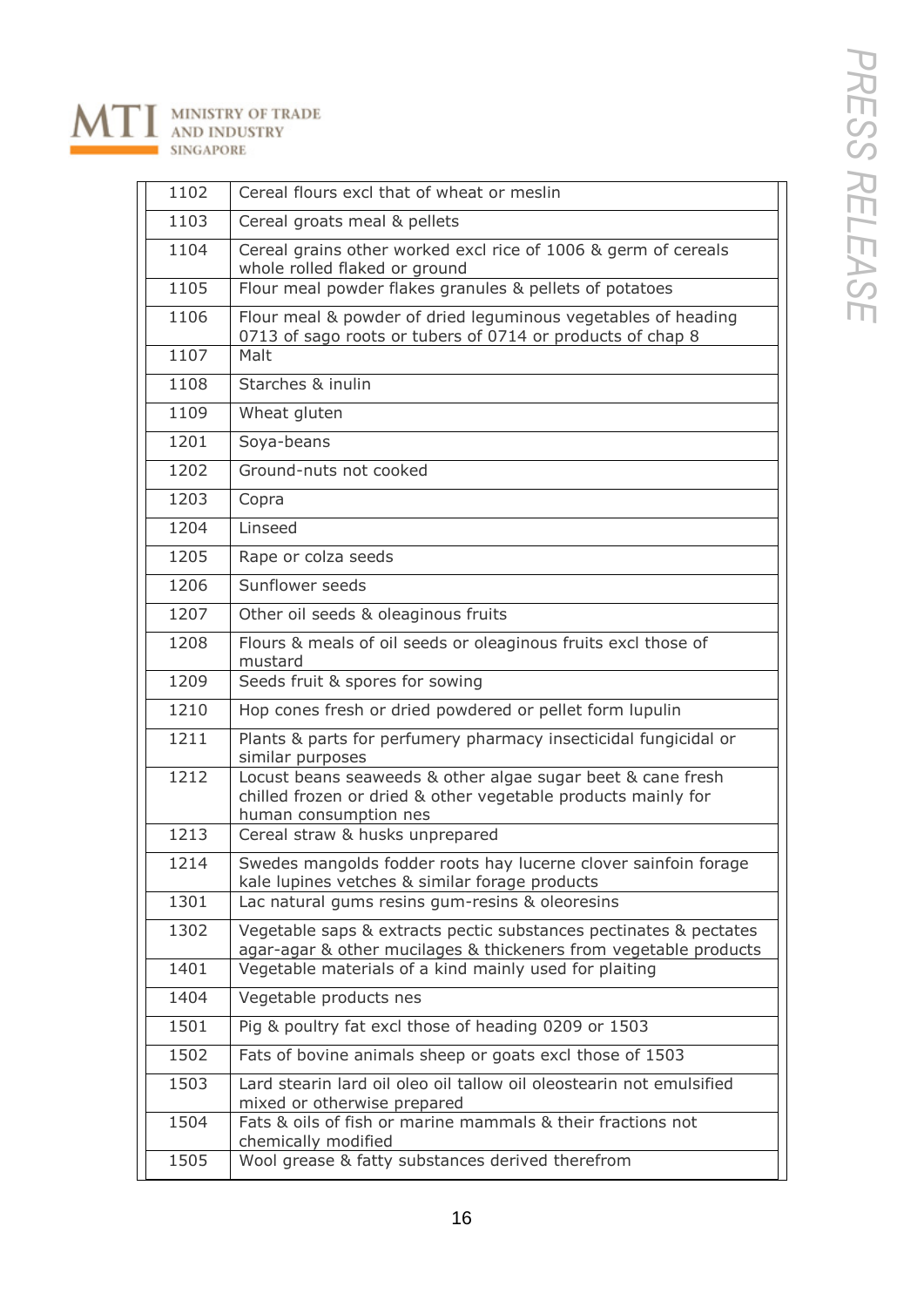# MINISTRY OF TRADE<br>AND INDUSTRY<br>SINGAPORE  $\Lambda$

| 1506 | Other animal fats & oils & their fractions not chemically modified                                                                                                                                                        |
|------|---------------------------------------------------------------------------------------------------------------------------------------------------------------------------------------------------------------------------|
| 1507 | Soya-bean oil & fractions not chemically modified                                                                                                                                                                         |
| 1508 | Ground-nut oil & fractions not chemically modified                                                                                                                                                                        |
| 1509 | Olive oil & fractions not chemically modified                                                                                                                                                                             |
| 1510 | Other oil & their fractions solely from olives not chemically modified                                                                                                                                                    |
| 1511 | Palm oil & fractions not chemically modified                                                                                                                                                                              |
| 1512 | Sunflower-seed safflower cotton-seed oil & fractions not chemically<br>modified                                                                                                                                           |
| 1513 | Coconut palm kernel or babassu oil & fractions not chemically<br>modified                                                                                                                                                 |
| 1514 | Rape mustard or colza oil & its fractions not chemically modified                                                                                                                                                         |
| 1515 | Other fixed vegetables oils & fats & their fractions not chemically<br>modified                                                                                                                                           |
| 1516 | Animal or vegetable fats & oils & fractions partly or wholly<br>hydrogenated inter esterified re esterified or elaidinised                                                                                                |
| 1517 | Margarine & edible mixtures of preparations of animal or vegetable<br>fats or oil or of fractions of different fats or oils of chap 15 excl<br>edible fats or oils or fractions of 1516                                   |
| 1518 | Animal or vegetable fats & oils & fractions chemically modified excl<br>those of 1516 & inedible mixtures or preparations of animal or<br>vegetable fats or oils or fractions of different fats or oils of chap 15<br>nes |
| 1520 | Glycerol crude glycerol waters & glycerol lyes                                                                                                                                                                            |
| 1521 | Vegetable waxes spermaceti beeswax & other insect waxes                                                                                                                                                                   |
| 1522 | Degras & residues from treatment of fatty substances or animal or<br>vegetable waxes                                                                                                                                      |
| 1601 | Sausages & similar products of meat meat offal or blood or food<br>preparations based on these products                                                                                                                   |
| 1602 | Other prepared or preserved meat meat offal or blood                                                                                                                                                                      |
| 1603 | Extracts & juices of meat fish crustaceans molluscs or other aquatic<br>invertebrates                                                                                                                                     |
| 1604 | Other fish prepared or preserved or caviar & its substitutes<br>prepared from fish eggs                                                                                                                                   |
| 1605 | Crustaceans molluscs & other aquatic invertebrates prepared or<br>preserved                                                                                                                                               |
| 1701 | Solid cane or beet sugar & chemically pure sucrose                                                                                                                                                                        |
| 1702 | Other solid sugar & sugar syrup not flavoured or coloured artificial<br>honey & caramel                                                                                                                                   |
| 1703 | Molasses from extraction or refining of sugar                                                                                                                                                                             |
| 1704 | Sugar confectionery not containing cocoa                                                                                                                                                                                  |
| 1801 | Cocoa beans                                                                                                                                                                                                               |
| 1802 | Cocoa shells husks skins & other waste                                                                                                                                                                                    |
| 1803 | Cocoa paste                                                                                                                                                                                                               |
| 1804 | Cocoa butter fat & oil                                                                                                                                                                                                    |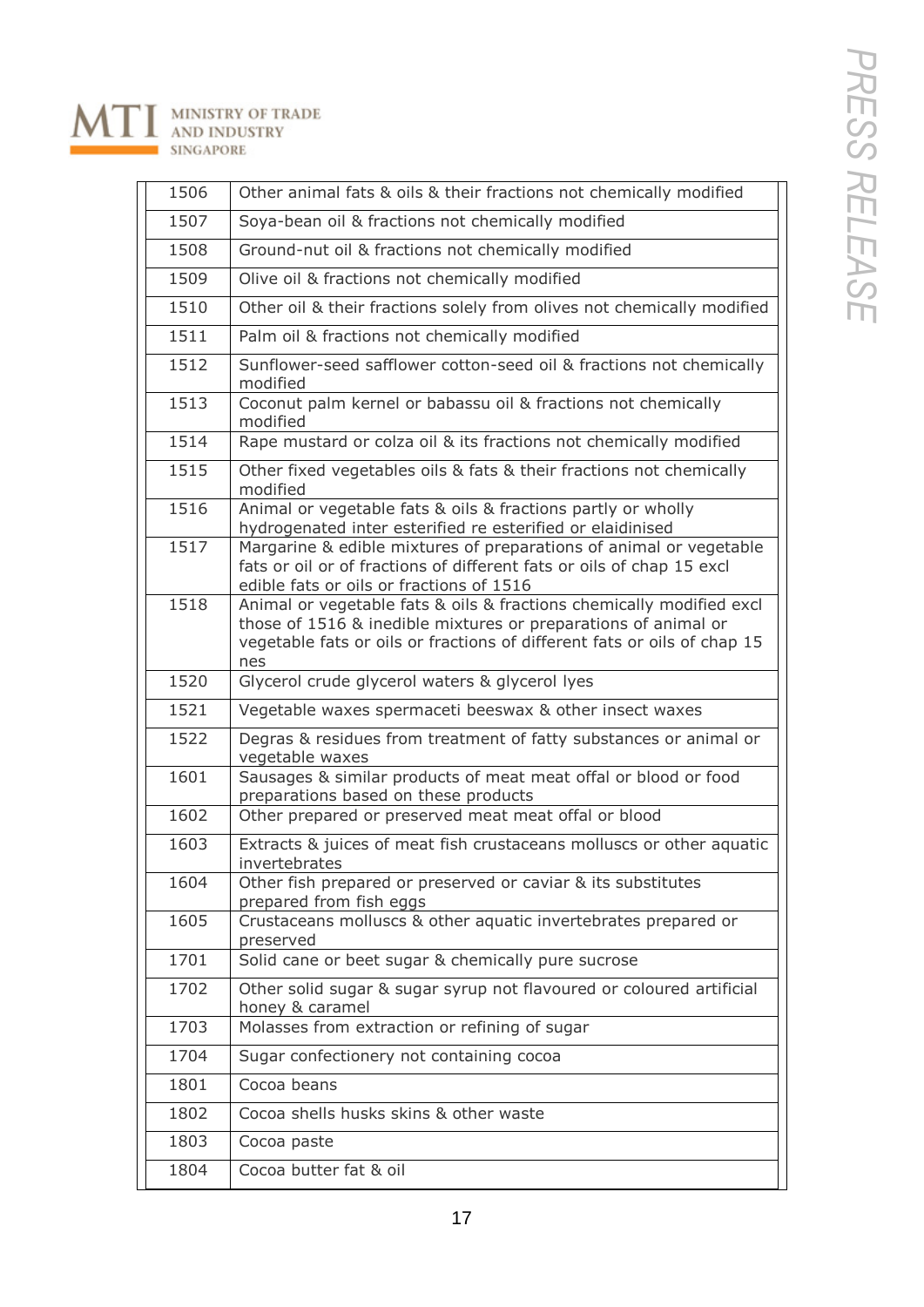

| 1805 | Cocoa powder unsweetened                                                                                                                                                                                                                                      |
|------|---------------------------------------------------------------------------------------------------------------------------------------------------------------------------------------------------------------------------------------------------------------|
| 1806 | Chocolates & other food preparations with cocoa                                                                                                                                                                                                               |
| 1901 | Malt extract or food preparations of flour groats meal starch or<br>malt extract not containing cocoa under 40% by weight of cocoa on<br>defatted basis nes & goods of 0401 to 0411 not containing cocoa<br>under 5% of weight of cocoa on defatted basis nes |
| 1902 | Pasta prepared & couscous                                                                                                                                                                                                                                     |
| 1903 | Tapioca & substitutes prepared from starch in flakes grains pearls<br>siftings or similar forms                                                                                                                                                               |
| 1904 | Prepared foods from swelling or roasting of cereals or cereal<br>products prepared nes                                                                                                                                                                        |
| 1905 | Bakers ware communion wafers empty cachets for pharmaceutical<br>use sealing wafers rice paper & similar products                                                                                                                                             |
| 2001 | Vegetables fruit nuts or edible parts of plants prepared or<br>preserved in vinegar or acetic acid                                                                                                                                                            |
| 2002 | Tomatoes preserved excl by vinegar or acetic acid                                                                                                                                                                                                             |
| 2003 | Mushrooms & truffles prepared or preserved excl by vinegar or<br>acetic acid                                                                                                                                                                                  |
| 2004 | Other vegetables prepared or preserved except by vinegar or acetic<br>acid frozen excl those of 2006                                                                                                                                                          |
| 2005 | Other vegetables prepared or preserved excl by vinegar or acetic<br>acid not frozen excl goods of 2006                                                                                                                                                        |
| 2006 | Vegetables fruits nuts fruit peel & other parts of plants preserved<br>by sugar                                                                                                                                                                               |
| 2007 | Jams fruit jellies marmalades fruit nut puree & fruit or nut pastes<br>from cooking                                                                                                                                                                           |
| 2008 | Fruit nuts & other edible parts of plants nes                                                                                                                                                                                                                 |
| 2009 | Fruit & vegetable juices unfermented not containing added spirit                                                                                                                                                                                              |
| 2101 | Extracts essences & concentrates of coffee tea or mate &<br>preparations with basis of these products or with basis of tea or<br>mate roasted chicory & other roasted coffee substitutes & extracts<br>essences & concentrates                                |
| 2102 | Yeasts & other single-cell micro-organisms dead & prepared baking<br>powders                                                                                                                                                                                  |
| 2103 | Sauces & preparations therefor & mixed condiments & seasonings<br>mustard flour & meal & prepared mustard                                                                                                                                                     |
| 2104 | Soups & broths & preparations therefor & homogenised composite<br>food preparations                                                                                                                                                                           |
| 2105 | Ice cream & other edible ice                                                                                                                                                                                                                                  |
| 2106 | Food preparations nes                                                                                                                                                                                                                                         |
| 2201 | Water not flavoured or sweetened ice & snow                                                                                                                                                                                                                   |
| 2202 | Water sweetened or flavoured & non-alcoholic beverages excl fruit<br>or vegetable juices of 2009                                                                                                                                                              |
| 2203 | Beer from malt                                                                                                                                                                                                                                                |
| 2204 | Wine of fresh grapes or grape must excl those of 2009                                                                                                                                                                                                         |
| 2205 | Vermouth & other wine of fresh grape flavoured with plants or<br>aromatic substances                                                                                                                                                                          |